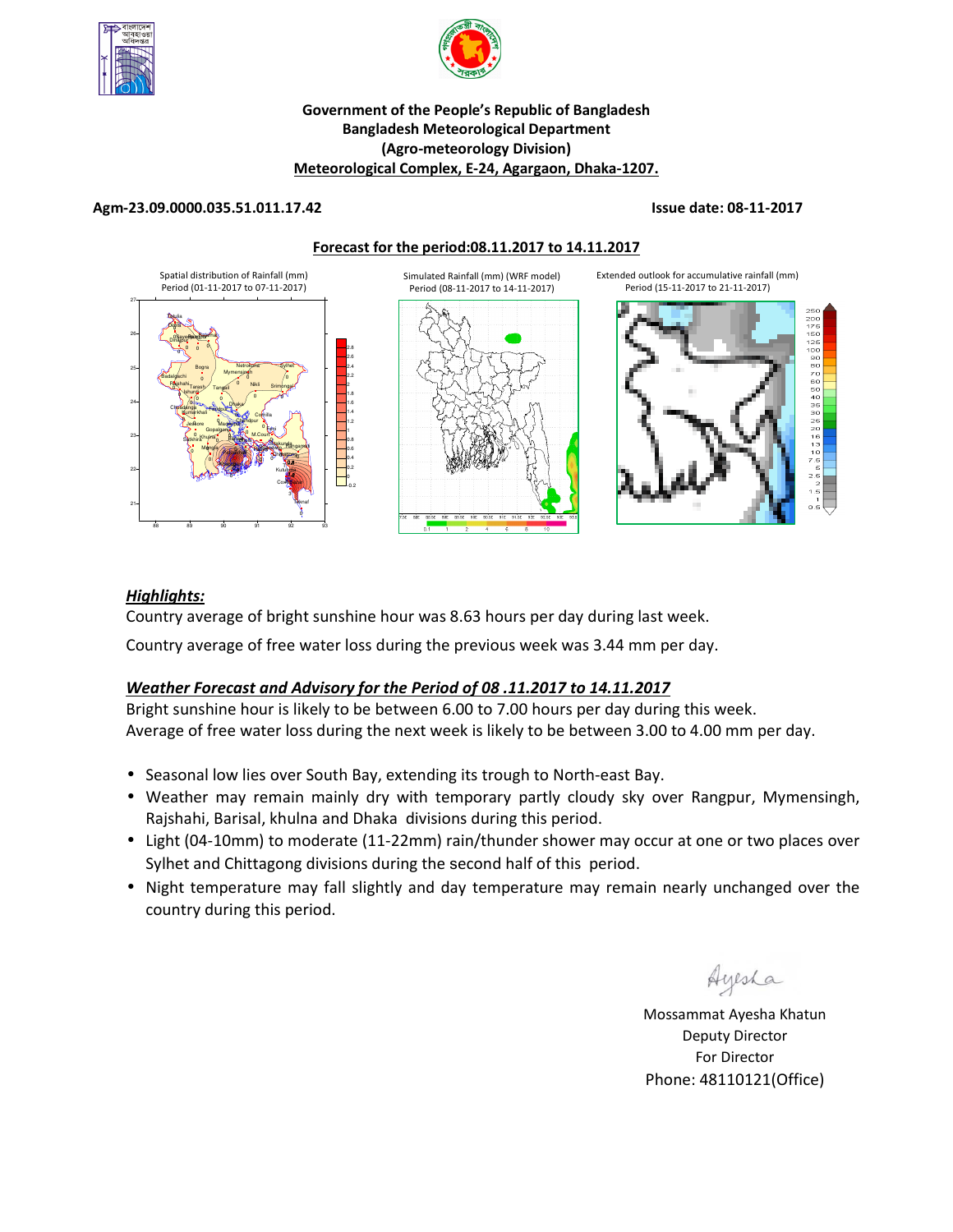#### *Short Weather description Period: 01.11.2017 to 07.11.2017*

| <b>Divisions</b> | Maximum                 |                          |                        |              | Highest maximum               |      |                |                         |                          | Minimum                          | Lowest minimum       |                     |    |
|------------------|-------------------------|--------------------------|------------------------|--------------|-------------------------------|------|----------------|-------------------------|--------------------------|----------------------------------|----------------------|---------------------|----|
|                  | temperature             |                          |                        |              | temperature in <sup>"</sup> C |      |                | temperature             |                          |                                  | temperature in $^0C$ |                     |    |
|                  | range in <sup>o</sup> C |                          |                        |              |                               |      |                | Range in <sup>O</sup> C |                          |                                  |                      |                     |    |
| <b>Dhaka</b>     | 28.2                    |                          | $-34.0 °C$             |              | Madaripur                     | 34.0 |                | $\overline{^0}$ C 19.2  |                          | 23.4 $^{\circ}$ C                | Tangail+Gopalgonj    | 19.2                | °⊂ |
| Mymensingh 30.0  |                         | $\overline{\phantom{0}}$ | 33.7 $^{\circ}$ C      |              | Mymensingh                    | 33.7 | $^0$ C         | 18.6                    | $\overline{\phantom{0}}$ | 20.5 $^{\circ}$ C                | Mymensingh           | 18.6 $^{0}C$        |    |
| Chittagong       | 26.4                    |                          | $-34.5\degree$ C       |              | Sitakunda                     | 34.5 |                | $\overline{^0}$ C 19.3  |                          | 26.0 $\degree$ C                 | Feni                 | 19.3 $^{0}C$        |    |
| Sylhet           | 33.7                    |                          | $-33.7$ <sup>o</sup> C |              | Sylhet                        | 30.4 | °c             | 17.2                    | $\overline{\phantom{0}}$ | $\overline{21.5}$ <sup>o</sup> C | Srimongal            | 17.2 $^{\circ}$ C   |    |
| Rajshahi         | 28.6                    | $\overline{\phantom{0}}$ | 33.5                   | °⊂           | <b>Bogra</b>                  | 33.5 | $\overline{c}$ | 17.0                    |                          | $\overline{21.4}^{\,0}$ C        | B. Gachhi            | 17.0 <sup>o</sup> C |    |
| Rangpur          | 27.7                    |                          | $-32.4$                | $^{\circ}$ c | Dinajpur                      | 32.4 | °c             | 15.5                    |                          | 20.5 $^{\circ}$ C                | Tetulia              | 15.5 $\mathrm{^0C}$ |    |
| Khulna           | 29.0                    |                          | $-33.5$                | °c           | Satkhira+Jessore              | 33.5 | $\overline{c}$ | 18.0                    |                          | $22.8\text{ °C}$                 | Chuadanga            | 18.0                | °c |
| <b>Barisal</b>   | 30.3                    |                          | $-33.5$                | °c           | <b>Barisal</b>                | 33.5 | °c             | 19.2                    |                          | 23.3 $^{\circ}$ C                | Barisal & Bhola      | 19.2                |    |
|                  |                         |                          |                        |              |                               |      |                |                         |                          |                                  |                      |                     |    |

#### *Maximum And Minimum Temperature (Range and Extreme)*

| Name of the<br><b>Divisions</b> | Name of the<br><b>Stations</b> | Total<br>Rainfall<br>in (mm) | Rainfall<br>in $(mm)$ | Normal Deviation<br>in % | Total<br>Rainy<br>days | Average<br>Max<br>in % | Average<br>Min<br>in % | Average<br>Max.<br>Humidity Humidity temp in °C | Average<br>Normal<br>M ax.<br>temp in<br>°C | Average<br>Min.<br>temp in °<br>C | Average<br>Normal<br>M in.<br>temp in<br>°C |
|---------------------------------|--------------------------------|------------------------------|-----------------------|--------------------------|------------------------|------------------------|------------------------|-------------------------------------------------|---------------------------------------------|-----------------------------------|---------------------------------------------|
| Dhaka                           | Dhaka                          | 000                          | 9                     | $-100$                   | $00\,$                 | 094                    | 044                    | 32.30                                           | 31.0                                        | 21.3                              | 21.5                                        |
|                                 | Faridpur                       | 000                          | $6\phantom{1}$        | $-100$                   | 00                     | 096                    | 047                    | 32.00                                           | 30.6                                        | 20.4                              | 21.6                                        |
|                                 | Madaripur                      | 000                          | 9                     | $-100$                   | 00                     | 097                    | 044                    | 033                                             | 31.1                                        | 021                               | 21.0                                        |
|                                 | Nikli                          | 000                          | xx                    | xxx                      | $00\,$                 | 090                    | 057                    | 030                                             |                                             | 022                               |                                             |
|                                 | Tangail                        | 000                          | 5                     | $-100$                   | $00\,$                 | 095                    | 048                    | 32.30                                           |                                             | 19.8                              | 20.7                                        |
|                                 | Gopalgonj                      | 000                          | ÷,                    | xxx                      | $00\,$                 |                        |                        |                                                 |                                             |                                   |                                             |
| Mymensingh                      | Mymensingh                     | 000                          | 6                     | $-100$                   | $00\,$                 | 097                    | 051                    | 31.50                                           | 30.7                                        | 019                               | 20.3                                        |
|                                 | Netrokona                      | 000                          | ÷,                    | xxx                      | $00\,$                 | 097                    | 048                    | 31.80                                           | ×                                           | 20.0                              | ÷.                                          |
| Chittagong                      | Chittagong                     | T                            | 10                    | $\star \star$            | 01                     | x                      | x                      | 032                                             | 31.1                                        | 023                               | 22.2                                        |
|                                 | Sitakunda                      | 000                          | 10                    | $\pm \pm \pm$            | $00\,$                 |                        |                        |                                                 | 31.5                                        |                                   | 21.4                                        |
|                                 | Rangamati                      | 000                          | 14                    | $-100$                   | $00\,$                 | 082                    | 029                    | 031                                             | 22.0                                        |                                   | 21.8                                        |
|                                 | Cox'sBazar                     | 003                          | 19                    | $-84$                    | 01                     | 096                    | 063                    | 31.20                                           | 31.5                                        | 23.4                              | 22.9                                        |
|                                 | Teknaf                         | 000                          | 16                    | $-100$                   | $00\,$                 |                        |                        |                                                 | 31.2                                        |                                   | 22.9                                        |
|                                 | Hatiya                         | 000                          | 14                    | $-100$                   | $00\,$                 | 100                    | 058                    | 032                                             | 21.5                                        |                                   | 22.2                                        |
|                                 | Sandw ip                       | 000                          | 20                    | $-100$                   | $00\,$                 | 098                    | 059                    | 032                                             | 30.6                                        | 022                               | 22.2                                        |
|                                 | Kutubdia                       | 002                          | 21                    | $-90$                    | 01                     | 095                    | 067                    | 031                                             | 30.8                                        | 025                               | 22.6                                        |
|                                 | Feni                           | 000                          | 12                    | $-100$                   | 00                     | 096                    | 048                    | 32.10                                           | 30.7                                        | 20.4                              | 20.8                                        |
|                                 | M.Court                        | 000                          | 13                    | $-100$                   | $00\,$                 | 098                    | 049                    | 32.20                                           | 30.4                                        | 22.3                              | 22.2                                        |
|                                 | Chandpur                       | 000                          | 5                     | $-100$                   | $00\,$                 | 097                    | 053                    | 32.30                                           | 30.6                                        | 21.6                              | 22.0                                        |
|                                 | Comilla                        | 000                          | 12                    | $-100$                   | $00\,$                 | 093                    | 052                    | 032                                             | 30.8                                        | 021                               | 20.8                                        |
| <b>Sylhet</b>                   | Sylhet                         | 000                          | 9                     | $-100$                   | $00\,$                 | 090                    | 044                    | 32.10                                           | 30.8                                        | 020                               | 20.5                                        |
|                                 | Srimongal                      | 000                          | 13                    | $-100$                   | 00                     |                        |                        |                                                 | 29.9                                        |                                   | 18.7                                        |
| Rajshahi                        | Rajshahi                       | 000                          | 5                     | $-100$                   | $00\,$                 | 098                    | 047                    | 30.90                                           | 30.7                                        | 19.4                              | 20.0                                        |
|                                 | Bogra                          | 000                          | 5                     | $-100$                   | $00\,$                 | 095                    | 043                    | 32.20                                           | 31.3                                        | 020                               | 20.5                                        |
|                                 | <b>Ishurdi</b>                 | 000                          | 3                     | $-100$                   | $00\,$                 | 097                    | 051                    | 31.10                                           | 30.7                                        | 020                               | 19.9                                        |
|                                 | Badalgachi                     | 000                          | ÷,                    | xxx                      | $00\,$                 | 100                    | 049                    | 30.60                                           |                                             | 17.8                              |                                             |
|                                 | Tarash                         | 000                          | x                     | xxx                      | $00\,$                 |                        |                        |                                                 |                                             |                                   |                                             |
| Rangpur                         | Rangpur                        | 000                          | 3                     | $-100$                   | $00\,$                 | 096                    | 054                    | 30.00                                           | 29.5                                        | 19.4                              | 19.2                                        |
|                                 | Dinajpur                       | 000                          | 3                     | $-100$                   | $00\,$                 | 097                    | 050                    | 31.00                                           | 30.2                                        | 018                               | 18.8                                        |
|                                 | Sayedpur                       | 000                          | ÷,                    | $\overline{111}$         | 00                     | 095                    | 055                    | 031                                             | ŧż                                          | 018                               | $\dot{x}$                                   |
|                                 | Rajarhat                       | 000                          | xx                    | $\pm \pm \pm$            | $00\,$                 | 094                    | 056                    | 29.00                                           | ŧż                                          | 19.0                              |                                             |
|                                 | Tetulia                        | 000                          | xx                    | $\pm i\pm$               | 00                     |                        |                        |                                                 | x,                                          |                                   | ÷.                                          |
|                                 | Dimla                          | 000                          | źź                    | $\pm i\pm$               | $00\,$                 | 097                    | 048                    | 030                                             | żź                                          | 018                               |                                             |
| Khulna                          | Khulna                         | 000                          | 5                     | $-100$                   | 00                     | 099                    | 052                    | 032                                             | 31.1                                        | 021                               | 21.6                                        |
|                                 | Mongla                         | 000                          | xx                    | xxx                      | $00\,$                 | 096                    | 056                    | 031                                             | $\star\star$                                | 022                               | żź                                          |
|                                 | Jessore                        | 000                          | 4                     | $-100$                   | $00\,$                 |                        |                        |                                                 | 31.5                                        |                                   | 20.0                                        |
|                                 | Chuadanga                      | 000                          | 1                     | $-100$                   | $00\,$                 | 097                    | 049                    | 31.70                                           | 31.3                                        | 18.9                              | 20.4                                        |
|                                 | Satkhira                       | 000                          | 4                     | $-100$                   | $00\,$                 | 098                    | 043                    | 32.00                                           | 31.3                                        | 19.9                              | 20.6                                        |
|                                 | Kumarkhali                     | 000                          | H                     | xxx                      | 00                     | 085                    | 076                    | 30.90                                           |                                             | 021                               |                                             |
| <b>Barisal</b>                  | Barisal                        | 000                          | 13                    | $-100$                   | $00\,$                 | 100                    | 050                    | 32.20                                           | 31.0                                        | 20.5                              | 21.1                                        |
|                                 | Bhola                          | 000                          | 35                    | $-100$                   | $00\,$                 | 097                    | 049                    | 032                                             | 30.9                                        | 021                               | 21.5                                        |
|                                 | Patuakhali                     | 003                          | 11                    | $-73$                    | $00\,$                 | 100                    | 063                    | 31.70                                           | 30.6                                        | 022                               | 22.0                                        |
|                                 | Khepupara                      | 000                          | 9                     | $-100$                   | $00\,$                 | 098                    | 060                    | 31.60                                           | 30.5                                        | 21.2                              | 22.0                                        |

#### *:Rainfall analysis and averagetemperature:-*

N.B-.Analyses contained in this bulletin are based on preliminary un-checked data. \*\* Data not received. \*\*\* Data not available.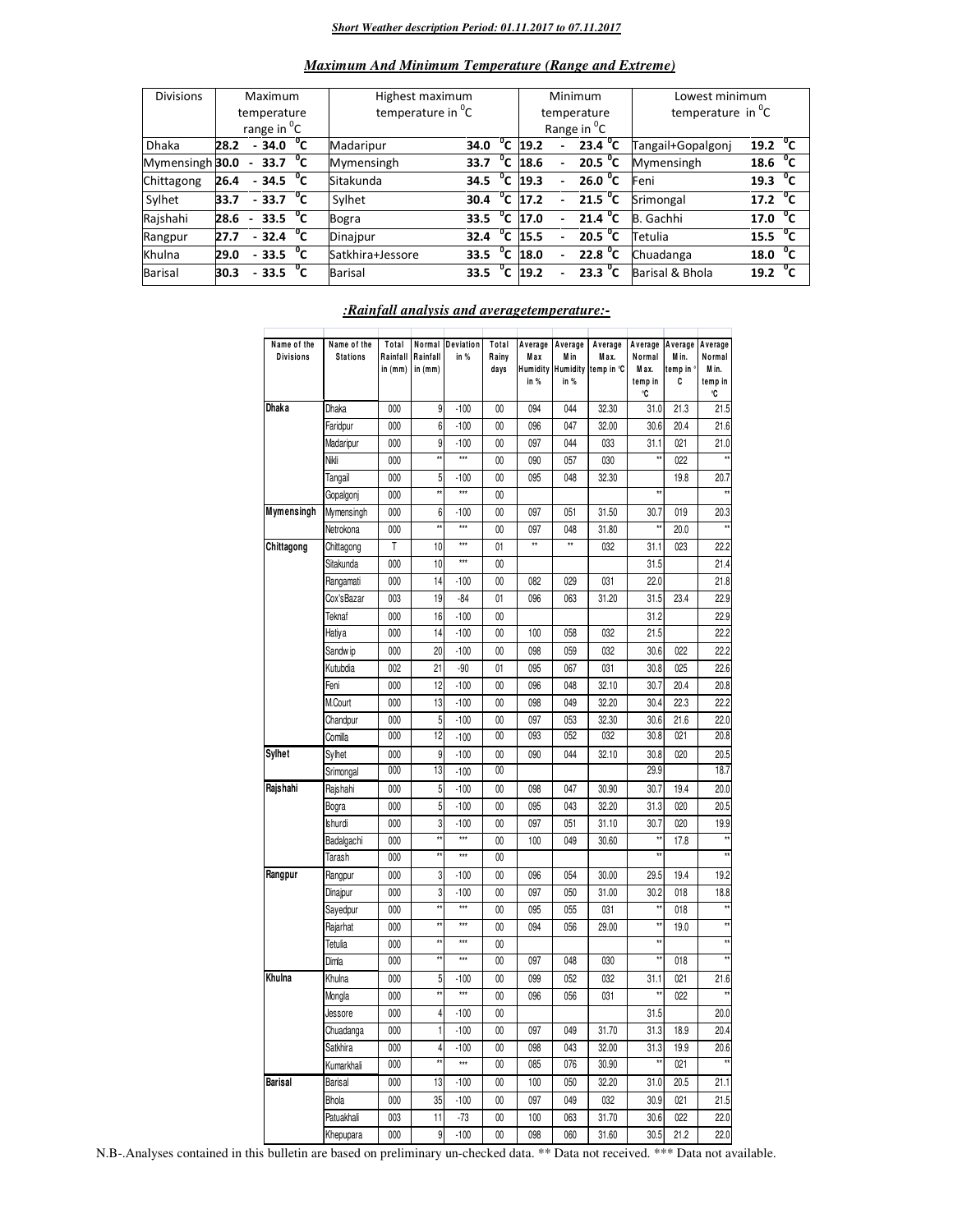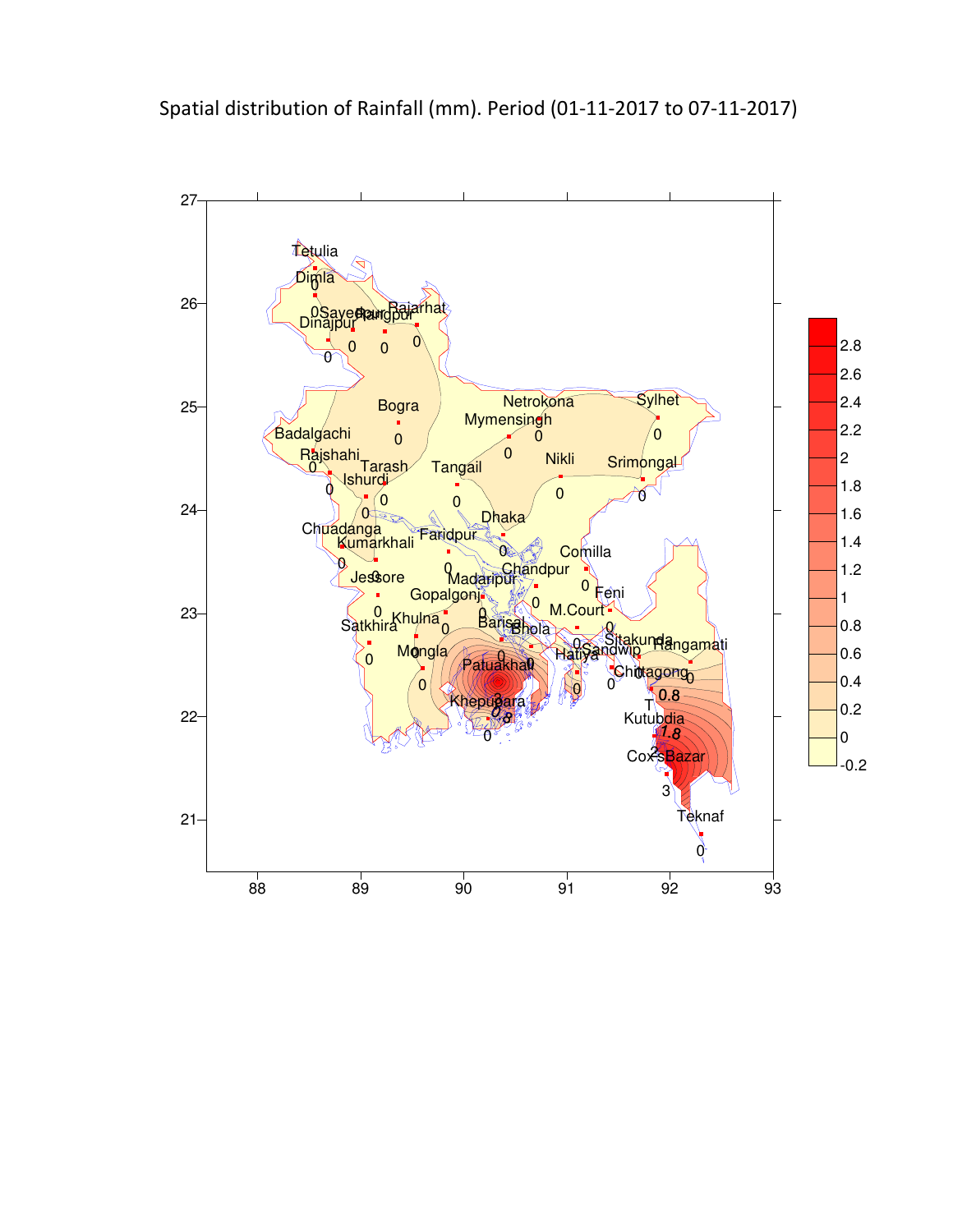



গণপ্রজাতন্ত্রী বাংলাদেশ সরকার বাংলাদেশ আবহাওয়া অধিদপ্তর কৃষি আবহাওয়া মহাশাখা আবহাওয়া ভবন, ই-২৪, আগারগাঁও, ঢাকা-১২০৭।

এজিএম-২৩.০৯.০০০০.০৩৫.৫১.০১১.১৭.৪২

তারিখ: ০৮-১১-২০১৭ খ্রিঃ

# পূর্বাভাসের সময়কাল: ০৮-১১-২০১৭ থেকে ১৪-১১-২০১৭





Extended outlook for accumulative rainfall (mm) Period (15-11-2017 to 21-11-2017)



#### প্ৰধান বৈশিষ্ট্য সমূহঃ-

গত সপ্তাহে দেশের দৈনিক উজ্জ্বল সূর্যকিরণ কালের গড় ৮.৬৩ ঘন্টা ছিল । গত সপ্তাহে দেশের দৈনিক বাষ্পীভবনের গড় ৩.৪৪ মিঃ মিঃ ছিল।

## আবহাওয়ার পূর্বাভাসঃ- ০৮-১১-২০১৭ থেকে ১৪-১১-২০১৭ ইং পর্যন্ত।

এ সপ্তাহে দৈনিক উজ্জল সূর্য কিরণ কাল ৬.০০ থেকে ৭.০০ ঘন্টার মধ্যে থাকতে পারে ।

আগামী সপ্তাহের বাষ্পীভবনের দৈনিক গড় ৩.০০ মিঃ মিঃ থেকে ৪.০০ মিঃ মিঃ থাকতে পারে।

- মৌসুমী লঘুচাপ দক্ষিণ বঙ্গোপসাগরে অবস্থান করছে। যার বর্ধিতাংশ উত্তর-পূর্ব বঙ্গোপসাগর পর্যন্ত বিস্তৃত রয়েছে। ò
- এ সময়ে রংপুর, ময়মনসিংহ, রাজশাহী, বরিশাল, খুলনা এবং ঢাকা বিভাগের আকাশ অস্থায়ীভাবে অংশিক মেঘলাসহ আবহাওয়া প্রধানতঃ শুষ্ক থাকতে পারে।
- এ সময়ে সিলেট এবং চট্রগ্রাম বিভাগের দুই এক স্থানে হাঙ্কা (০৪-১০মিঃমিঃ) থেকে মাঝারী (১১-২২ মিঃমিঃ) ধরণের বৃষ্টি/বজ্রবৃষ্টি হতে পারে।
- এ সময়ে সারাদেশে রাতের তাপমাত্রা সামান্য কমতে পারে এবং দিনের তাপমাত্রা প্রায় অপরিবর্তিত থাকতে পারে।

Ayesha

(মোসাম্মৎ আয়শা খাতুন) উপ-পরিচালক পরিচালকের পক্ষে ফোনঃ ৪৮১১০১২১(দপ্তর)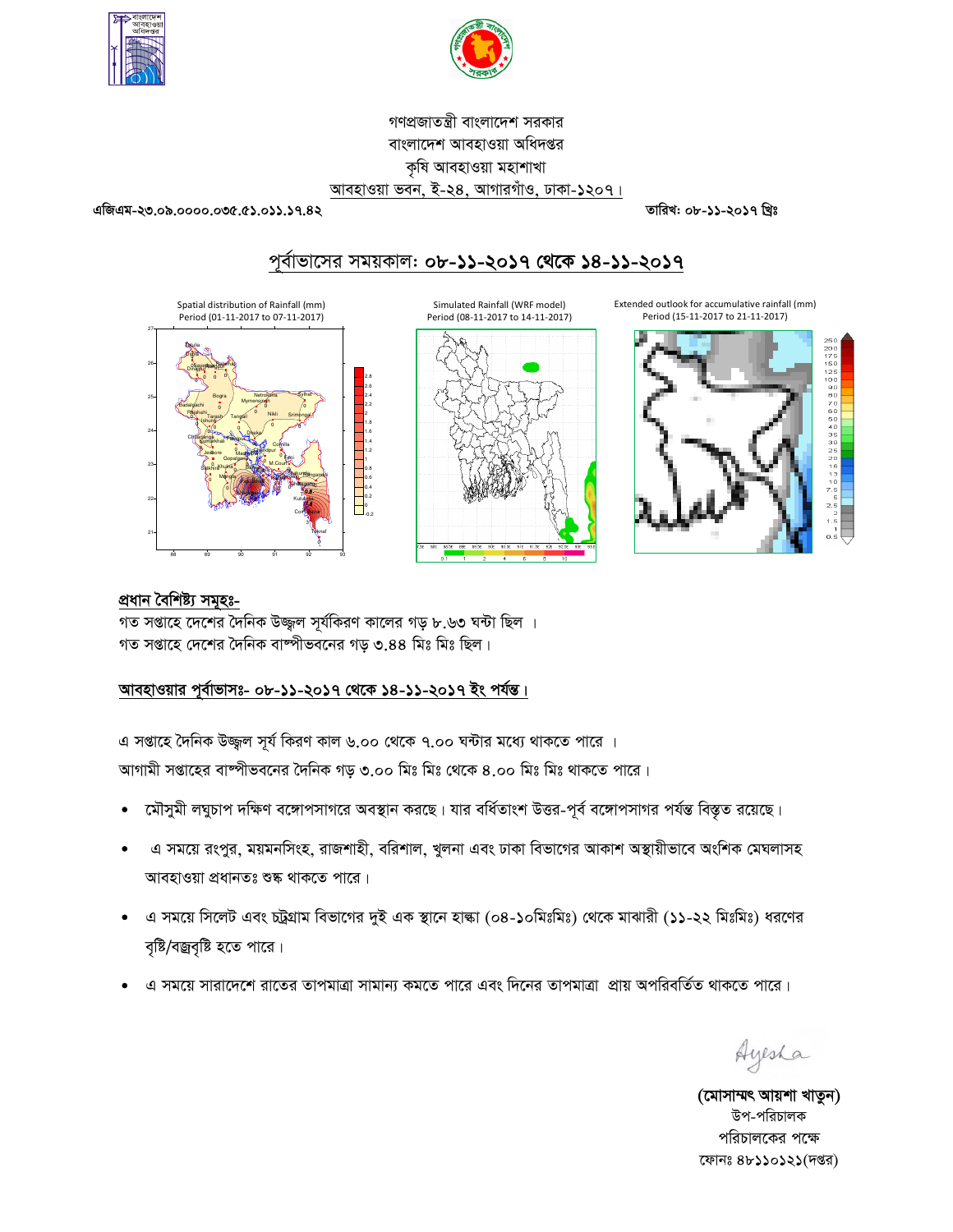### <u>সংক্ষিপ্ত আবহাওয়া বিবরণী, সময়: ০১.১১.২০১৭ থেকে ০৭.১১.২০১৭</u>

|           |                               | માવાજ્ઞ હ માવાાનક્ષ                     | <i>פואיזפ</i> י                              |                                           |  |  |  |
|-----------|-------------------------------|-----------------------------------------|----------------------------------------------|-------------------------------------------|--|--|--|
| বিভাগ     | সৰ্বোচ্ছ তাপমাত্ৰাৰ           | $^\circ$ সেঃ<br>সৰ্বোচ্ছ ত্ৰাপমাত্ৰা    | সর্বোনিম্ন তাপমাত্রার                        | সর্বোনিম্ন তাপমাত্রা                      |  |  |  |
|           | <i>পরিসর <sup>৩</sup></i> সেঃ |                                         | <i><b>পরিসর <sup>৩</sup>(সং</b></i>          | $^\circ$ সেঃ                              |  |  |  |
| ঢাকা      | ২৮.২<br>- 08.0 °(ూ:           | মাদারীপুর<br>৩৪.০ ° সেঃ                 | ੰ (ਸ $\degree$<br>- ২৩.৪<br>১৯.২             | টাঙ্গাইল ও গোপালগঞ্জ<br><b>১৯.২</b> ° সেঃ |  |  |  |
| ময়মনসিংহ | ৩৩.৭ ° সেঃ                    | ময়মনসিংহ                               | $^\circ$ (ਸਃ                                 | ময়মনসিংহ                                 |  |  |  |
|           | ৩০.০                          | ৩৩.৭° (সঃ ১৮.৬                          | - ২০.৫                                       | $3b.9$ $^{\circ}$ (সঃ                     |  |  |  |
| চট্টগ্ৰাম | - ৩৪.৫ ° সেঃ                  | সীতাকুড                                 | - ২৬.০                                       | ফেণী                                      |  |  |  |
|           | ২৬.৪                          | $\circ$ .৫ $\circ$ ম $\circ$ ১৯.৩       | $\degree$ CH $\degree$                       | $\mathcal{S}^{\infty}$ ৩.৯১               |  |  |  |
| সিলেট     | - <b>৩৩.৭</b> °সেঃ            | সিলেট                                   | $\degree$ CF)                                | শ্ৰীমঙ্গল                                 |  |  |  |
|           | ৩৩.৭                          | ৩৩.৭ $^{\circ}$ সেঃ ১৭.২                | - ২১.৫                                       | $39.2 °(T)$ ঃ                             |  |  |  |
| রাজশাহী   | ২৮.৬                          | ৩৩.৫ $^{\circ}$ (সঃ ১৭.০                | $^{\circ}$ সেঃ                               | বদলগাছি                                   |  |  |  |
|           | ৩৩.৫ ° সেঃ                    | বণ্ডডা                                  | $-25.8$                                      | $SP^{\circ}$ o.P2                         |  |  |  |
| রংপর      | - ৩২.৪ °সেঃ                   | ৩২.৪ $^{\circ}$ (সঃ ১৫.৫                | $^{\circ}$ সেঃ                               | তেতুঁলিয়া                                |  |  |  |
|           | ২৭.৭                          | দিনাজপুর                                | - ২০.৫                                       | $$3F$ ) $^{\circ}$ $$.94$                 |  |  |  |
| খুলনা     | - ৩৩.৫ ° সেঃ<br>২৯.০          | সাতক্ষীরা ও যশোর<br>৩৩.৫ $^{\circ}$ (সঃ | $^{\circ}$ সেঃ<br>- ২২.৮<br>$\mathcal{S}$ .0 | $~3b$ .0 $~\circ$ (H:<br>চয়াডাঙ্গা       |  |  |  |
| বরিশাল    | - ৩৩.৫ ° সেঃ                  | বরিশাল                                  | $\degree$ CF)                                | বরিশাল ও ভোলা                             |  |  |  |
|           | ৩০.৩                          | ৩৩.৫° (সঃ ১৯.২                          | - ২৩.৩                                       | ১৯.২ ° সেঃ                                |  |  |  |

#### বৃষ্টিপাত বিশ্লেষন এবং স্বাভাবিক তাপমাত্রা: -

| বিভাগের নাম | স্টেশনের নাম        | মোট<br>বৃষ্টিপাত<br>(মিঃমিঃ) | ষাভাবিক<br>বৃষ্টিগাত<br>(মিঃমিঃ) | বিছ্যুতি | মোট<br>বৃষ্টিপাতের<br>দিন | সৰ্বোচ্ছ<br>গড আদ্ৰতা<br>( %) | সৰ্বোনিম্ন<br>আদ্ৰতা<br>( %) | গড সৰ্বোচ্ছ<br>তাপমাত্রা<br>(ডিগ্ৰী সেঃ) | গড<br>ষভাবিক<br>তাপমাত্রা<br>[ডিগ্ৰী সেঃ) | সৰ্বোনিম্ন<br>গড<br>তাপমাত্রা<br>( %) | সৰ্বোনিম্ন<br>ষাতাবিক<br>গড<br>তাপমাত্রা<br>( %) |
|-------------|---------------------|------------------------------|----------------------------------|----------|---------------------------|-------------------------------|------------------------------|------------------------------------------|-------------------------------------------|---------------------------------------|--------------------------------------------------|
| जरू         | ঢাকা                | 000                          | ৯                                | -200     | 00                        | 0.88                          | 088                          | 02,00                                    | 05.0                                      | ২১.৩                                  | ২১.৫                                             |
|             | ফরিদপুর             | 000                          | y                                | -200     | 00                        | ಂನಿಸಿ                         | 089                          | ৩২.০০                                    | 90.9                                      | २०.8                                  | ২১.৬                                             |
|             | মাদারীপুর           | 000                          | ৯                                | -১০০     | 00                        | ०৯१                           | 088                          | 000                                      | د ده                                      | ०३১                                   | ২১.০                                             |
|             | बिकर्ने             | 000                          | **                               | ***      | 00                        | 090                           | ०৫१                          | 000                                      | **                                        | ०२२                                   | **                                               |
|             | টাঙ্গাইল            | 000                          | ¢                                | -200     | 00                        | ०५৫                           | 08 <sub>b</sub>              | 02.00                                    |                                           | $\mathcal{V}$                         | २०.१                                             |
|             | গোপালগজ্ঞ           | 000                          | $**$                             | ***      | 00                        |                               |                              |                                          | **                                        |                                       | **                                               |
| ময়মনসিংহ   | ময়মনসিংহ           | 000                          | y                                | -200     | 00                        | ०৯१                           | 00)                          | 05.60                                    | 00.9                                      | ০১৯                                   | ২০.৩                                             |
|             | নেত্ৰকোনা           | 000                          | $**$                             | ***      | 00                        | ०৯१                           | 08 <sub>b</sub>              | 02.40                                    | **                                        | २०.०                                  | $\ast\ast$                                       |
| ঢট্ৰগ্ৰাম   | ঢট্ৰগ্ৰাম           | G                            | ۵o                               | ***      | ٥Ş                        | **                            | $\ast\ast$                   | ০৩২                                      | د ده                                      | 050                                   | ૨૨.૨                                             |
|             | সীতাকুন্ড           | 000                          | 50                               | ***      | 00                        |                               |                              |                                          | OS.C                                      |                                       | 3.8                                              |
|             | রাঙ্গামাটি          | 000                          | 38                               | -200     | 00                        | ০৮২                           | ০২৯                          | 00)                                      | २२.०                                      |                                       | ২১.৮                                             |
|             | কক্সবাজার           | 000                          | ১৯                               | $-b8$    | ٥S                        | იას                           | 000                          | ৩১.২০                                    | OS.C                                      | 20.8                                  | २२.৯                                             |
|             | টেকনাফ              | 000                          | ১৬                               | -200     | 00                        |                               |                              |                                          | 05.3                                      |                                       | 559                                              |
|             | যতিয়া              | 000                          | 38                               | -200     | 00                        | 200                           | oQp                          | ০৩২                                      | ২১.৫                                      |                                       | ૨૨.૨                                             |
|             | সন্দ্বীপ            | 000                          | ২০                               | -১০০     | 00                        | obb                           | ০৫৯                          | ०७२                                      | 90.9                                      | ०२२                                   | ૨૨.૨                                             |
|             | কুতুবদীয়া          | ००२                          | ړډ                               | -90      | ٥S                        | ode                           | ०७१                          | ०७১                                      | 00.b                                      | ०२৫                                   | ২২.৬                                             |
|             | ফৌ                  | 000                          | ډر                               | -১০০     | 00                        | ಂನಿಸಿ                         | 08 <sub>b</sub>              | 02.50                                    | V0.9                                      | 20.8                                  | ২০.৮                                             |
|             | মাইজদী কোঁট         | 000                          | 50                               | -200     | 00                        | obb                           | 085                          | 05.50                                    | 00.8                                      | ২২.৩                                  | ૨૨.૨                                             |
|             | চাঁদপুর             | 000                          | ¢                                | -200     | 00                        | ०৯१                           | ০৫৩                          | ৩২.৩০                                    | 00.6                                      | ২১.৬                                  | ২২.০                                             |
|             | কুমিল্লা            | 000                          | ډر                               | -200     | 00                        | ಂನಿರಿ                         | ०৫২                          | ০৩২                                      | 00.b                                      | ०३১                                   | ২০.৮                                             |
| সিলেট       | সিলেট               | 000                          | ৯                                | -200     | 00                        | ०৯०                           | 088                          | 05.50                                    | 00.b                                      | ०३०                                   | ২০.৫                                             |
|             | শ্ৰীমঙ্গল           | 000                          | 50                               | -200     | 00                        |                               |                              |                                          | ২৯.৯                                      |                                       | 3b.9                                             |
| রাজশাহী     | রাজশাহী             | 000                          | ¢                                | -200     | 00                        | odb                           | 089                          | ৩০.৯০                                    | 00.9                                      | 35.8                                  | २०.०                                             |
|             | বগুড়া              | 000                          | ¢                                | -200     | 00                        | ०५৫                           | 080                          | ৩২.২০                                    | 05.0                                      | ०२०                                   | ২০.৫                                             |
|             | ঈশ্বরদী             | 000                          | V                                | -200     | 00                        | ०৯१                           | 005                          | ৩১.১০                                    | 00.9                                      | ०२०                                   | 25.5                                             |
|             | বদলগাঘী             | 000                          | **                               | ***      | 00                        | 200                           | 085                          | 00.60                                    | **                                        | 39.5                                  | **                                               |
|             | তাডাশ               | 000                          | **                               | ***      | 00                        |                               |                              |                                          | **                                        |                                       | **                                               |
| বংগ্ৰ       | রংপুর               | 000                          | O                                | -১০০     | 00                        | ಂನಿಸಿ                         | 008                          | 00.00                                    | ২৯.৫                                      | 35.8                                  | 29.5                                             |
|             | দিনাজপুর            | 000                          | O                                | -১০০     | 00                        | ०৯१                           | oQo                          | 05.00                                    | ৩০.২                                      | ০১৮                                   | b.b                                              |
|             | (সয়দপুর            | 000                          | **                               | ***      | 00                        | ०५৫                           | oQQ                          | 00)                                      | **                                        | o)p                                   | **                                               |
|             | রাজারয়ার্ট         | 000                          | **                               | ***      | 00                        | 058                           | ০৫৬                          | ২৯.০০                                    | **                                        | 35.0                                  | $\ast\ast$                                       |
|             | তেতুঁলিয়া          | 000                          | **<br>$**$                       | ***      | 00                        |                               |                              |                                          | **<br>**                                  |                                       | $\ast\ast$<br>**                                 |
|             | ডিমলা               | 000                          |                                  | ***      | 00                        | ०৯१                           | 08b                          | 000                                      |                                           | ०५                                    |                                                  |
| शूनना       | থুলনা               | 000                          | ¢                                | -200     | 00                        | ০৯৯                           | ०৫২                          | ०७२                                      | 05.7                                      | ०२১                                   | ২১.৬                                             |
|             | মংলা                | 000                          | $\ast\ast$                       | ***      | 00                        | ಂನಿ೬                          | ০৫৬                          | ০৩১                                      | **                                        | ०२२                                   | **                                               |
|             | যশোর                | 000                          | 8                                | -200     | 00                        |                               |                              |                                          | V.C                                       |                                       | ২০.০                                             |
|             | ज़िणिश<br>সাতক্ষীরা | 000                          | ډ                                | -200     | 00                        | ०৯१                           | 085                          | 05.90                                    | 05.0                                      | $\delta$ .                            | २०.8                                             |
|             | কুমারথালী           | 000                          | 8<br>**                          | -200     | 00                        | ০৯৮                           | 080                          | ৩২.০০                                    | 0.0<br>**                                 | ১৯.৯                                  | ২০.৬<br>$\ast\ast$                               |
| বরিশাল      | বরিশাল              | 000                          |                                  | ***      | 00                        | ob¢                           | ०१७                          | ৩০.৯০                                    |                                           | ०२১                                   |                                                  |
|             |                     | 000                          | 50                               | -200     | 00                        | 200                           | 000                          | ७२.२०                                    | 05.0                                      | २०.৫                                  | 257                                              |
|             | ভোলা<br>পটুয়াথালী  | 000                          | VÇ                               | -200     | 00                        | ०৯१                           | 085                          | ০৩২                                      | 00.5                                      | ०२১                                   | ২১.৫                                             |
|             |                     | 000                          | ړړ                               | -90      | 00                        | 200                           | ০৬৩                          | ৩১.৭০                                    | O0.U                                      | ०३३                                   | ২২.০                                             |
|             | থেপুপাড়া           | 000                          | d                                | -200     | 00                        | obb                           | ০৬০                          | ৩১.৬০                                    | V0.C                                      | ২১.২                                  | 550                                              |